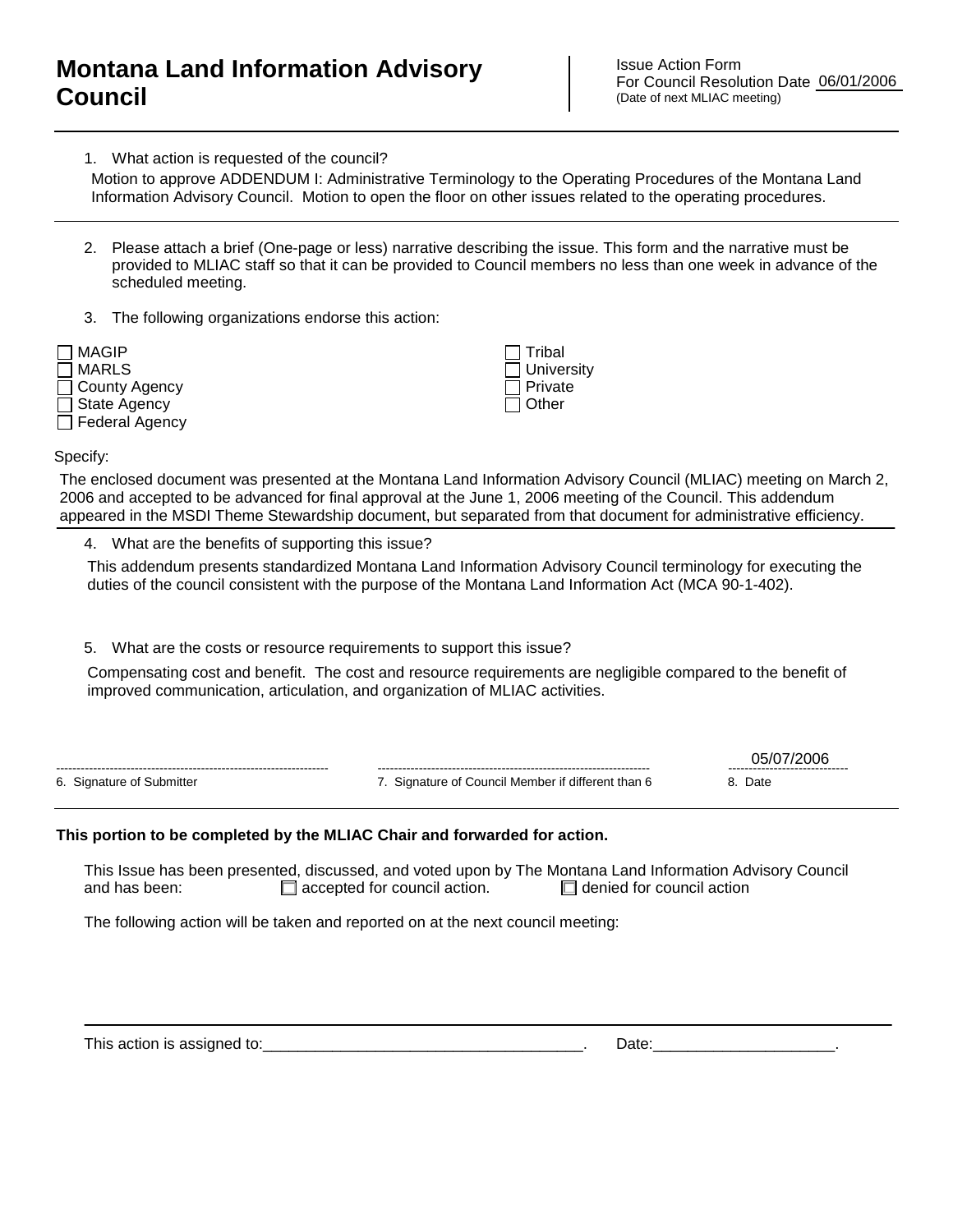| $\mathbf{1}$   | <b>ADDENDUM I: Administrative Terminology</b>                                          |
|----------------|----------------------------------------------------------------------------------------|
| $\overline{c}$ |                                                                                        |
| 3              | <b>SECTION 1: Purpose</b>                                                              |
| $\overline{4}$ | This addendum presents standardized Montana Land Information Advisory Council          |
| 5              | terminology for executing the duties of the council consistent with the purpose of the |
| 6<br>7         | Montana Land Information Act (MCA 90-1-402).                                           |
| $8\,$          | <b>SECTION 2: Definitions</b>                                                          |
| 9              | As developed, promulgated, acknowledged, and applied by the Montana Land               |
| 10             | <b>Information Advisory Council:</b>                                                   |
| 11             |                                                                                        |
| 12             | 2.1: The following definitions categorize formal administrative actions issued by      |
| 13             | Council:                                                                               |
| 14             |                                                                                        |
| 15             | "Directives" means internal Council instructional documents detailing business         |
| 16             | rules applicable to the process and procedural aspects of Council initiatives.         |
| 17             |                                                                                        |
| 18             | "Guidelines" means statements developed by accepted subject matter experts or          |
| 19             | authorities and prescribe a particular or recommended methodology, procedure, or       |
| 20             | course of action. They are typically optional with respect to usage\implementation     |
| 21             | and are generally developed for "in-house" use. No formal agreement to comply is       |
| 22             | involved.                                                                              |
| 23             |                                                                                        |
| 24             | "Specifications" means detailed statements prescribing particular content,             |
| 25             | inclusion, or usage requirements, or instructions for implementing standards.          |
| 26             |                                                                                        |
| 27             |                                                                                        |
| 28             | 2.2: The following definitions categorize formal administrative actions that the       |
| 29             | Council may forward to the Department of Administration for advancement:               |
| 30             |                                                                                        |
| 31             | "Policies" means definite and official statements made by recognized authorities       |
| 32             | that establish direction, procedure, or guiding principles. They are high level        |
| 33             | plans, courses of action, or methodologies developed or adopted and approved by        |
| 34<br>35       | subject matter experts or management authorities. Policies are mandatory with          |
| 36             | respect to usage\implementation in support of a given decision-making process,         |
| 37             | and are implemented by other mechanisms such as standards.                             |
| 38             | "Rule" means each agency regulation, standard, or statement of general                 |
| 39             | applicability that implements, interprets, or prescribes law or policy or describes    |
| 40             | the organization, procedures, or practice requirements of an agency. The term          |
| 41             | includes the amendment or repeal of a prior rule. Administrative Rules Bureau          |
| 42             | under the Montana Secretary of State.                                                  |
| 43             |                                                                                        |
| 44             | "Standards" means statements of fact, quality, procedures, or content, to which        |
| 45             | applicable entities are compared for purposes of acceptance and/or use. Standards      |
| 46             | are used to justify decisions, implement policy, and can be designated as either       |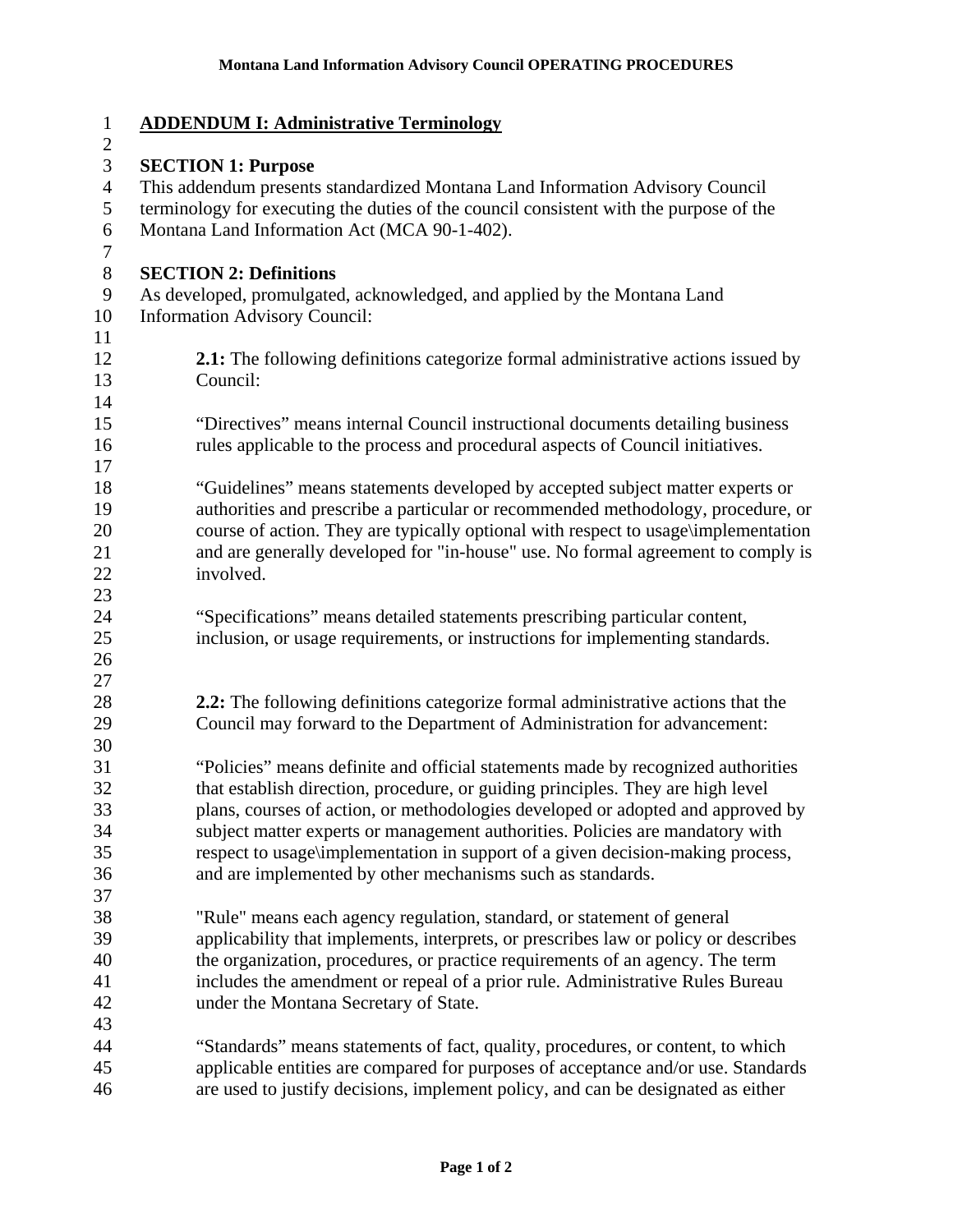## **Montana Land Information Advisory Council OPERATING PROCEDURES**

- 47 voluntary or mandatory with respect to usage. They are documented agreements
- 48 that contain or specify technical or other specific criteria to ensure that processes,
- 49 products, or services meet their intended purpose. An example, standards can be
- 50 established in accordance with administrative rules such as those stated in the
- 51 Montana Information Technology Act Sub-Chapter 2.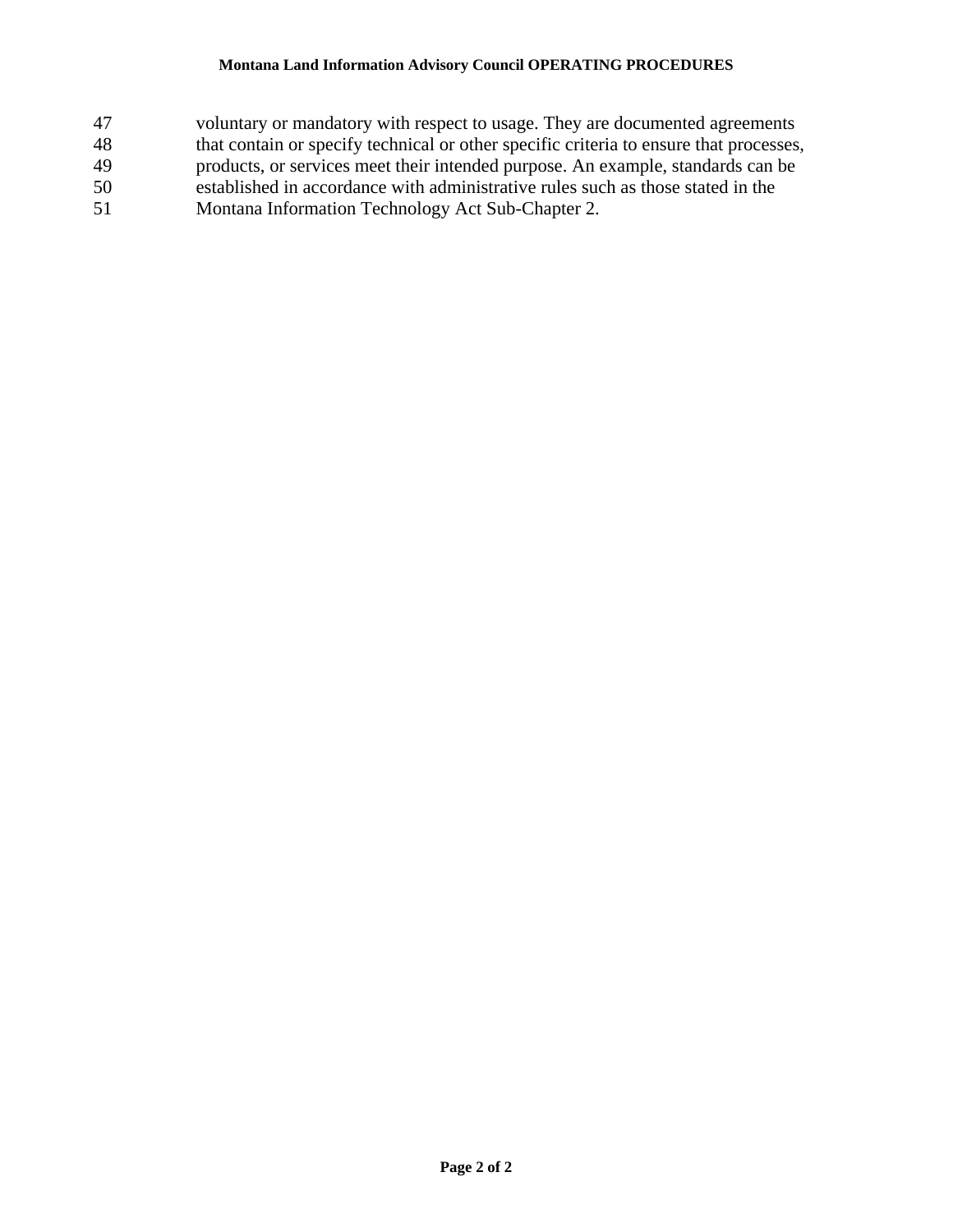## **OPERATING PROCEDURES Revised 12/01/05**

- **1. Purpose and Duties:** The purpose and duties of the Council are described in MCA 90-1-406.
- **2. Membership:** The membership of the Council is defined in MCA 90-1-405. Twelve members constitute a quorum for the purpose of conducting business.

**2A. Voting Membership:** Each Council Member shall have one vote. In case of a tie vote, the Chair will reopen discussion and a second vote will be called. If a subsequent tie vote occurs the Chair will table the issue until the next Council meeting.

**2B. Membership Replacement:** If a Council member resigns his/her position a new appointment will be made following the same procedures as in 90-1-406 MCA.

**2C. Member Participation:** If a Council Member misses two consecutive regularly scheduled meetings the Chair will contact that member to assess that Member's commitment to MLIAC and may suggest that Member step down.

- **3. Meetings:** At its first meeting each calendar year, the Council shall schedule three additional meetings, at roughly three-month intervals. The Council may schedule other meetings at their convenience if needed.
- **4. Procedures:** The Chair shall act as the presiding officer of all meetings. In the case of incapacity or inability to attend a meeting, the Chair shall appoint another Council Member as temporary Chair. The usual parliamentary rules as laid down in "Robert's Rules of Order" shall govern all deliberations, unless in conflict with MCA 90-1-405 or 90-1-406, other pertinent MCA statutes, or these operating procedures. The order of business may be altered or suspended at any meeting by a majority vote of the Members present.
- **5. Agendas/Order of Business:** The order of business will follow an agenda prepared by the Chair and distributed to members at least two weeks preceding each meeting. Items requiring Council action will be noted on the agenda. Members are encouraged to contact the Chair with suggested agenda items.